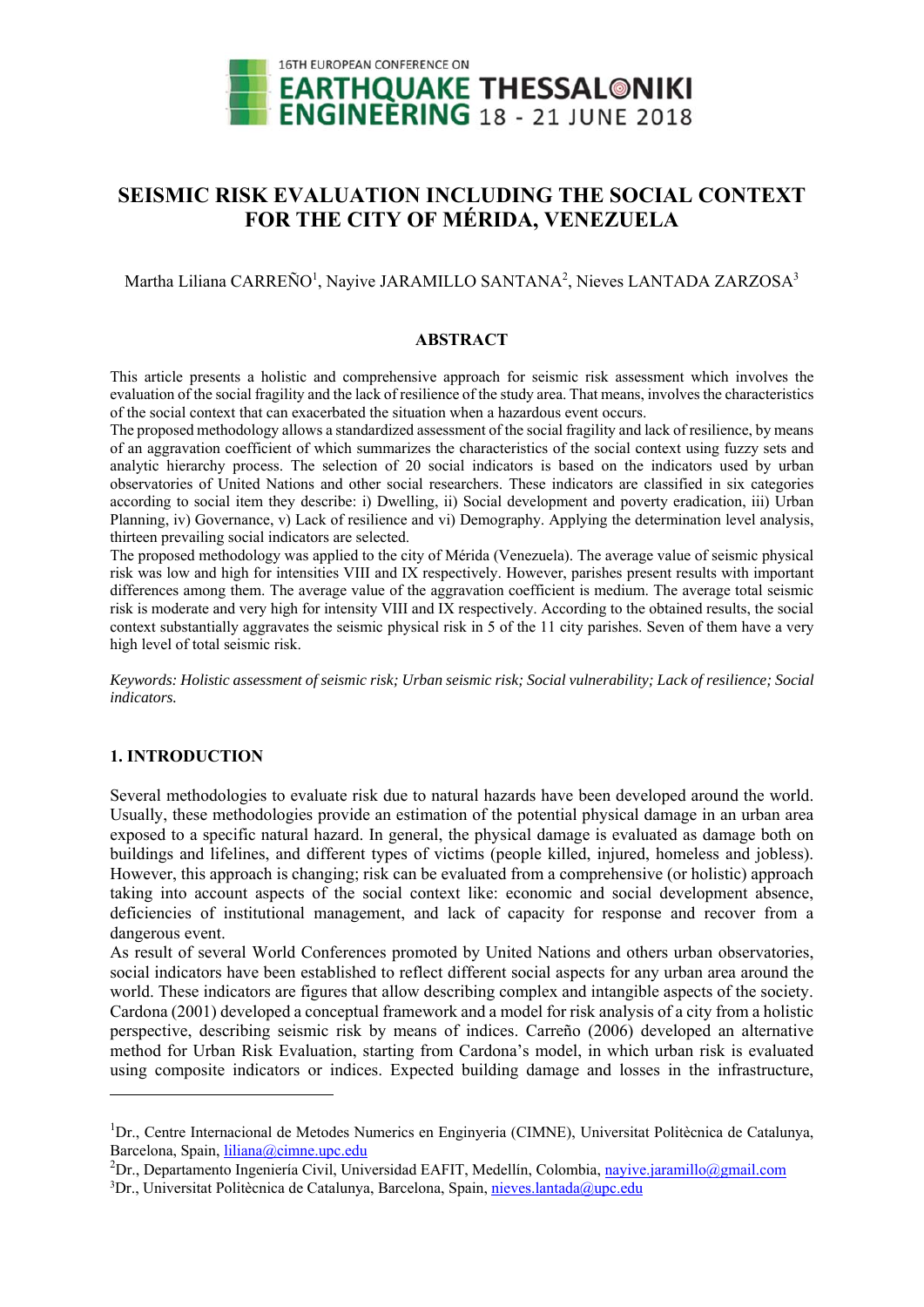obtained from loss scenarios, are basic information for the evaluation of a physical risk index in each unit of analysis (Carreño et al. 2007a). The Carreño's approach (Carreño et al. 2007a) preserves the use of indicators and fuzzy sets or membership functions, proposed originally by Cardona (2001), but in a different way. Afterwards, the robustness of the methodology was evaluated by Marulanda et al. (2009). The holistic evaluation of risk using indices is achieved aggravating the physical risk by means of the contextual conditions, such as the socio-economic fragility and the lack of resilience. Thus, the total risk depends on the direct effect, or physical risk, and the indirect effects expressed as a factor of the direct effects. Therefore, the total risk is expressed as follows:

$$
R_T = R_F(1 + F) \tag{1}
$$

where  $R_T$  is the total risk index,  $R_F$  is the physical risk index and F is the aggravating coefficient. This coefficient,  $F$ , depends on the weighted sum of a set of aggravating factors related to the socio-economic fragility,  $F_{SFi}$ , and the lack of resilience of the exposed context,  $F_{LRj}$ , respectively. The descriptors used in this evaluation have different nature and units, the transformation functions standardize the gross values of the descriptors, transforming them into commensurable factors with values between 0 and 1. An alternative method base on the fuzzy sets theory was proposed to be used in cases where information on physical risk, social fragility or lack and resilience are not available, but local expert opinion can be

obtained (Carreño et al. 2012, 2014).

On the other hand, the Disaster Risk Management Index ( $DRMi$  or  $RMI$ ) is widely used to evaluate the risk management performance of a country or a city. This index reflects the organizational, development, capacity and institutional action taken to reduce vulnerability and losses, to prepare for crisis, and to efficiently recover (Carreño et al 2007b). For DRM*i* formulation, four components or public policies are considered: Risk identification (RI), Risk reduction (RR), Disaster management (DM) and Governance and financial protection (FP). According to Carreño et al. (2007b) the evaluation of each public policy takes into account 6 sub-indicators that characterize the performance of management in the country. Assessment of each sub-indicator is made using five performance levels: low, incipient, significant, outstanding and optimal.

This paper proposes a methodology to calculate the aggravating coefficient by using standard indicators, which can make the situation worse in the case that a seismic event occurs. This paper defines a minimum and maximum number of indicators, easy to collect, measuring social aspects, that should be taken into account for a seismic risk evaluation.

# **2. SOCIAL CONTEXT EVALUATION**

This section proposes an indicator selection process in order to define the social indicators to be involved into the aggravating coefficient  $(F)$  for the holistic evaluation for the seismic risk. This selection is based on the indicators adopted and recognized at global level.

Based on several social indicators recognized at global level and the comprehensive or holistic approach for the seismic risk assessment, the following sub-sections show the selection process of social indicators that contribute to the aggravating coefficient,  $F$ , the determination of an optimum number of indicators  $(n)$ , the calculation to establish the factors associated to each social indicator  $(F_{social\ indicator\ i})$  and their participation weights  $(w_i)$  involved in equation 2.

$$
F = \sum_{i}^{n} w_{i} * F_{social\ indicator\ i} \tag{2}
$$

# *2.1 Selection process for social indicators*

The evaluation of the social context is a very complex task for almost all knowledge areas since the society is a very flexible system with a high degree of uncertainty. The authors have selected twenty indicators among those used at global level to describe the social context for an urban area. These indicators correspond to indicators used by: Habitat Agenda (1996), Istanbul+5 (2001), the Millennium Development Goals (MGDs, 2008) and the Carreño's methodologies (Carreño et al. 2007a, b). The selected indicators are classified into 6 categories: *i)* Dwelling (C1), *ii)* Social development and poverty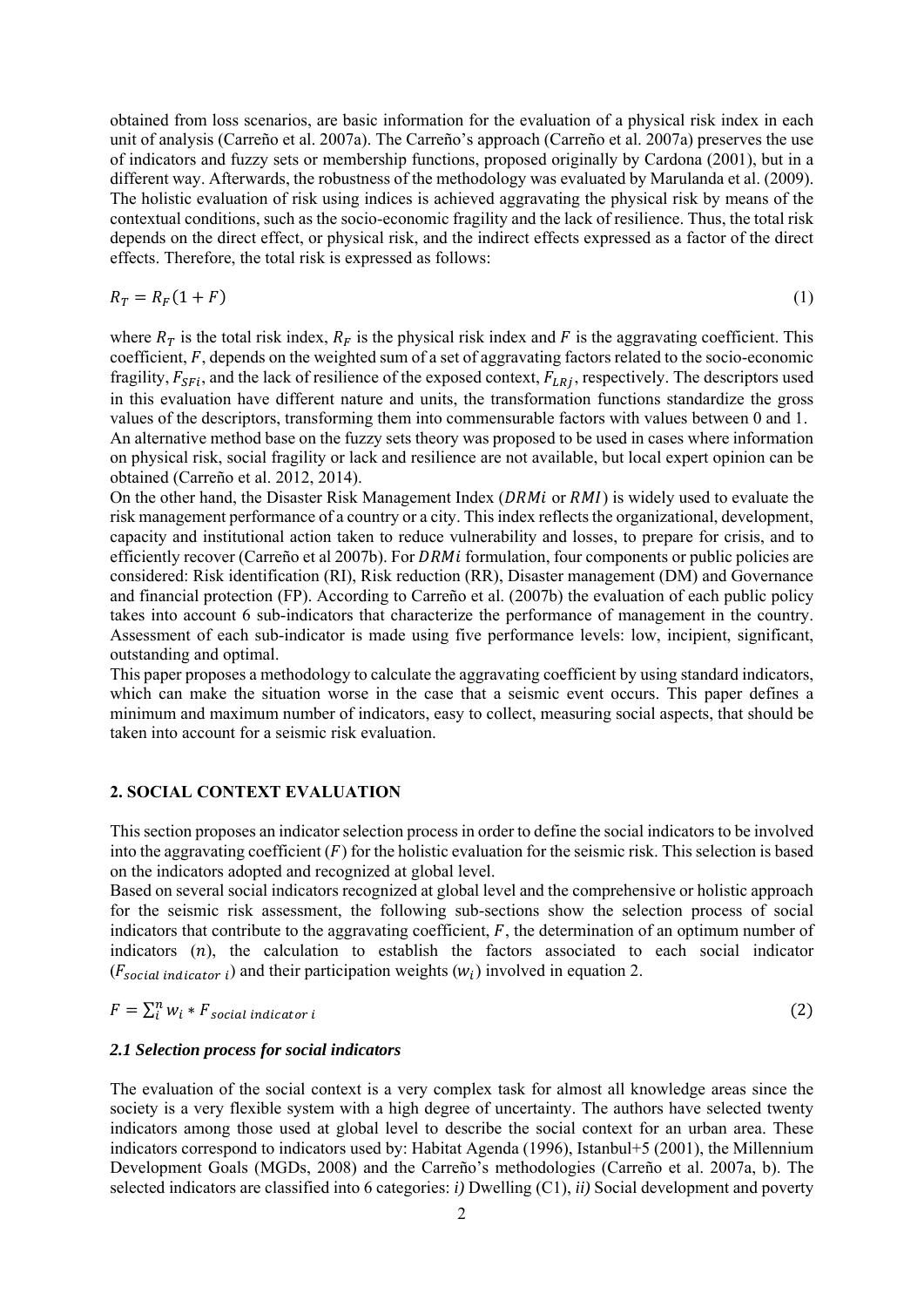eradication (C2), *iii)* Urban Planning (C3), *iv)* Governance (C4), *v)* Lack of resilience (C5) and *vi)* Demography (C6). Two or more indicators describe each social aspect (see Table 1).

|                            |                 | Social indicator                                             | Level<br>determinati |
|----------------------------|-----------------|--------------------------------------------------------------|----------------------|
| Category                   |                 |                                                              | on $(D)$             |
|                            | Code            | Name                                                         |                      |
| C1:                        | Dw1             | Sufficient living area                                       | $+0.105$             |
| Dwelling                   | Dw2             | State of dwelling                                            | $+0.000$             |
| $C2$ :                     | SD1             | Mortality rate                                               | $-0.737$             |
| Social                     | SD <sub>2</sub> | Infant mortality rate                                        | $-0.526$             |
|                            | SD3             | Crime rate                                                   | $-0.105$             |
| development                | SD <sub>4</sub> | Urban violence reduction policies                            | $-0.053$             |
| and poverty<br>eradication | SD <sub>5</sub> | Poor households                                              | $+0.158$             |
|                            | SD <sub>6</sub> | Literacy rate                                                | $+0.105$             |
|                            | SD7             | Combined enrollment rate                                     | $-0.105$             |
| C3:                        | UP1             | Growth of informal settlements                               | $+0.684$             |
| Urban                      | UP <sub>2</sub> | Level of urban planning                                      | $+0.316$             |
| Planning                   | UP3             | Homes built in risk prone areas                              | $+0.105$             |
| C4:                        | G1              | Disaster risk management index, DRMi (Carreño et al., 2007b) | $+0.105$             |
| Governance                 | G2              | Corruption perception index                                  | $-0.211$             |
|                            | LR1             | Hospital beds                                                | $+0.053$             |
| $C5$ : Lack of             | LR <sub>2</sub> | Human resources in health                                    | $+0.000$             |
| resilience                 | LR <sub>3</sub> | Relief personnel                                             | $+0.000$             |
|                            | LR4             | Public Space                                                 | $-0.105$             |
| C6:                        | D <sub>1</sub>  | Population Density                                           | $+0.158$             |
| Demography                 | D <sub>2</sub>  | Urban population growth                                      | $+0.053$             |

Table 1. Categories and social indicators with their level of determination (D).

The number of indicators related to the social context is reduced from 20 to 13 by using a selection process based on the determination level for each indicator. This reduction avoids redundancy of the indicators and it allows weight or relative importance allocation.

The determination level or subordination of each indicator is obtained based on the dichotomous question "Does the indicator x affect the *y* indicator?". In order to process the answers, an  $n * n$  square matrix is ensemble, where *n* is the total number of variables. This matrix can be non-symmetric. The components of the matrix are 1 for affirmative responses and 0 for negative ones. By using this graph matrix, the influence rate (*PI*) and the dependency rate (*PD*) are evaluated. *PI* shows the number of variables that are influenced by the variable *x*; *PD* shows the number of variables that affect the variable *x*. In order to prioritize the variables, the level of dependence or independence is calculated by using Equation 3. It has a value between -1 (completely dependent) to  $+1$  (fully independent).

$$
D = \frac{p_I - p_D}{n - 1} \tag{3}
$$

The indicators are ranked by using the values for the determination level  $D$ . The indicators with a negative value for the determination level  $(D < 0)$  are discarded due to the dependency on the other indicators. Table 1 shows the 20 social indicators selected and their determination level. Based on these results, 13 indicators are selected to be considered as the best indicators to describe the social context of any urban area.

#### *2.2 Transformation functions for the selected social indicators*

The social indicators selected describe different aspects of the urban area and they have different nature and units. Transformation functions are defined in order to standardize the gross values of the indicators into values between 0 and 1. Minimum and maximum values for each function are defined taking into account information about different urban centers around the world registered on international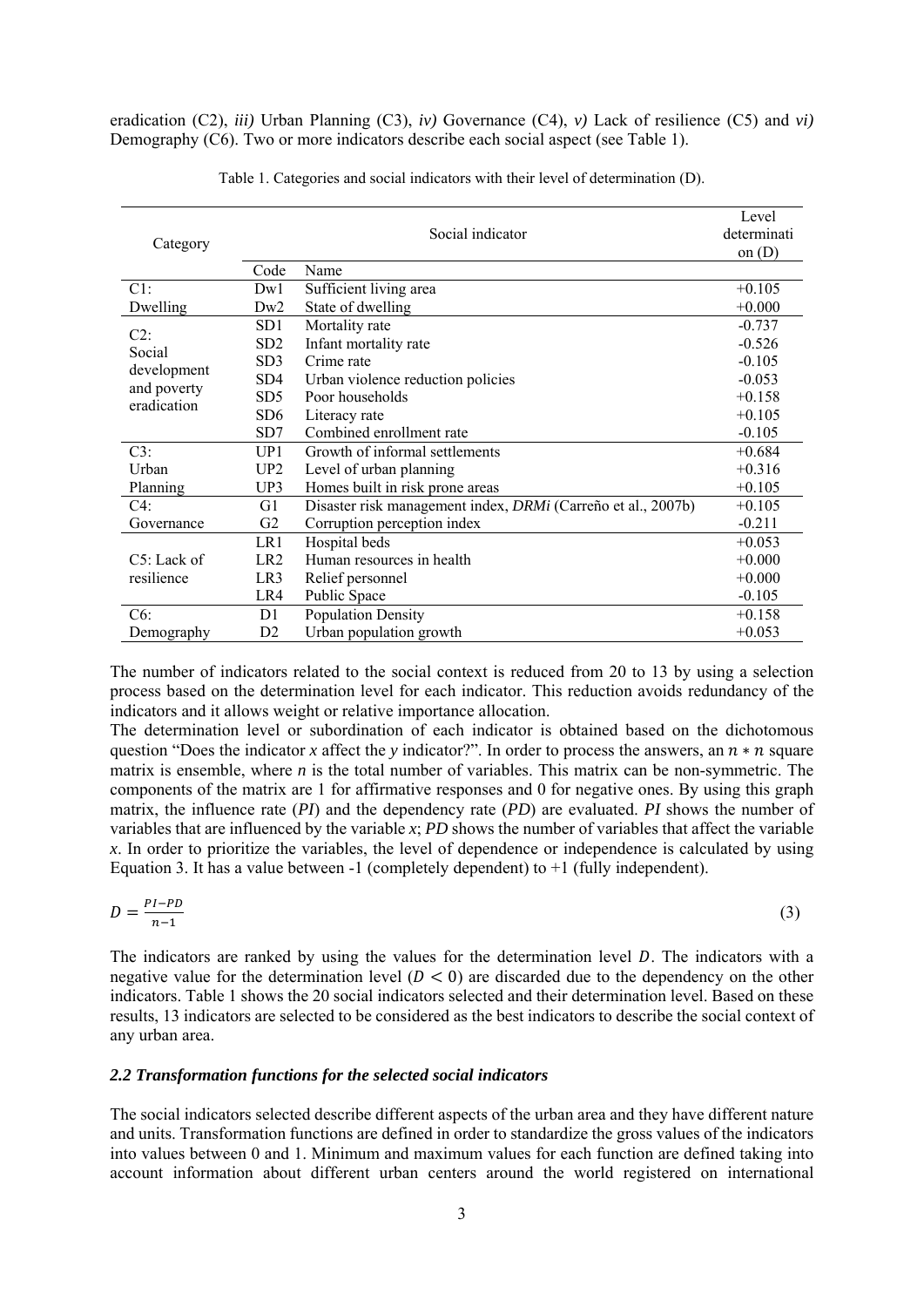databases, urban observers and expert opinions.

Table 2 shows some examples of the minimum and maximum values adopted to define the transformation functions for the 13 social indicators as well as the rise trend for each case (see Figure 1). More information about the selected values can be find in Jaramillo et al. (2016) and Jaramillo (2014).

| <b>Social Indicator</b>                    | Code            | Limit<br>min.-<br>max. | Unit of measurement                                                                                            | <b>Trend of the</b><br>transformation<br>function |
|--------------------------------------------|-----------------|------------------------|----------------------------------------------------------------------------------------------------------------|---------------------------------------------------|
| Sufficient living area Dwl                 |                 | $0 - 300\%$            | Overcrowded dwellings per thousand<br>dwellings                                                                | Uptrend (Ut)                                      |
| Literacy rate                              | SD <sub>6</sub> | $35-95%$               | Percentage $(\% )$                                                                                             | Downtrend (Dt)                                    |
| Growth of informal<br>settlements          | UP1             | $0 - 20$               | Ratio between self-construction<br>dwellings without structural design and<br>dwellings with structural design | Ut                                                |
| Disaster risk management<br>index $(DRMi)$ | G <sub>1</sub>  | 10-80                  | Performance level (Carreño et al. 2007b)                                                                       | Dt                                                |

Table 2. Lower and upper limits of the social indicators along with the trend of their transformation functions to contributing factor of aggravating coefficient



Figure 1. Transformation function for the value of the social indicator "i" to contributing factor to the aggravating coefficient

The transformation functions may have an up or down trend (see Figure 1). The functions with an uptrend have zero value for indicator values between 0 and the minimum value stablished; and they have a one value for indicator values greater than the maximum value. Functions with a down trend have the opposite behavior, they have value one for indicator values between 0 and the minimum value stablished, and they have a value zero for indicator values greater than the maximum value.

### *2.3 Evaluation of the aggravating coefficient*

The aggravating coefficient is calculated as the weighted sum of the  $n$  contributing factors, this article deals with two cases: 13 selected indicators and 6 indicators (one for each category). The participation weights are defined by using the Analytical Hierarchical Process (AHP) (Saaty 1980; Carreño et al. 2007b).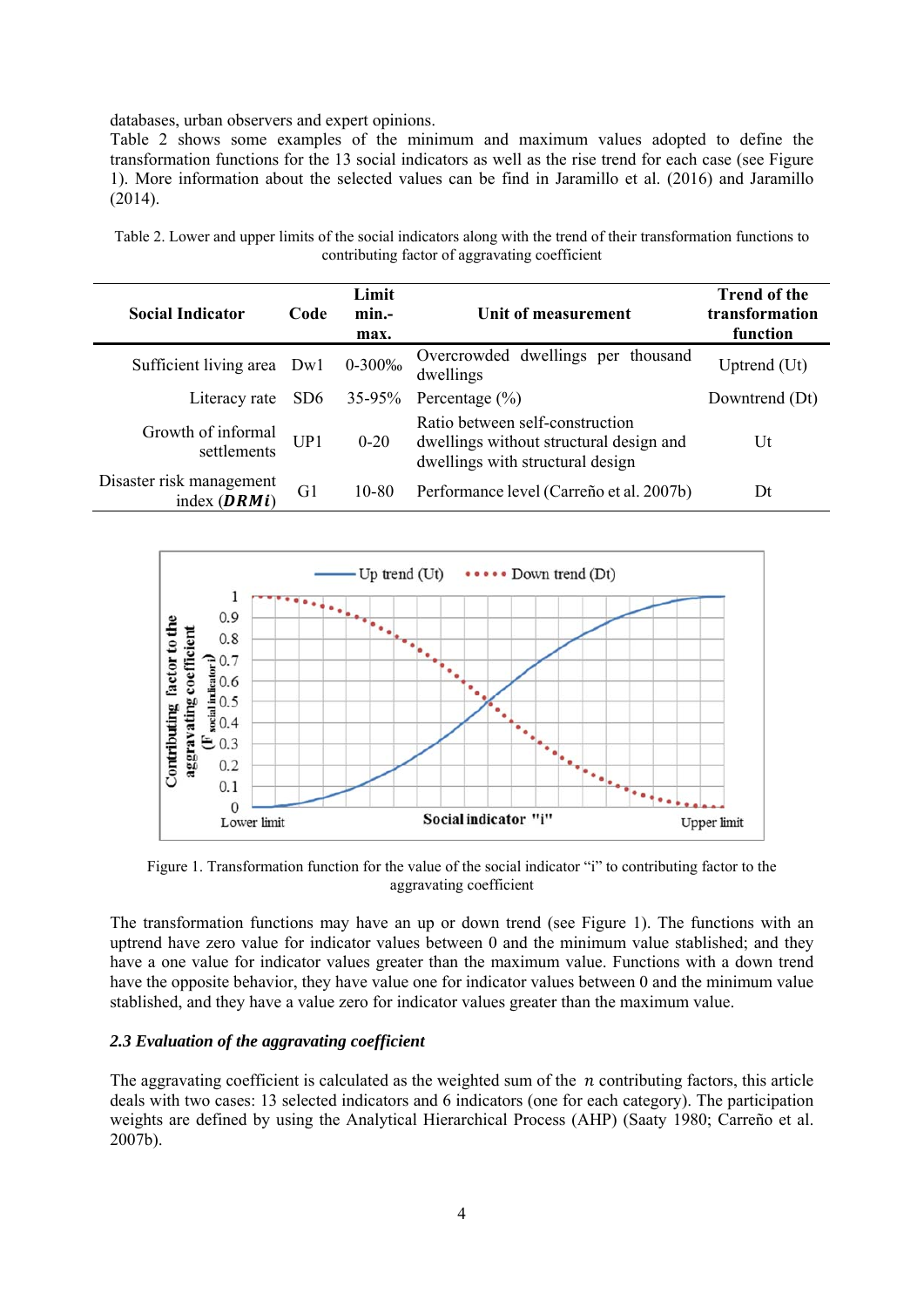### *2.3.1 General case*

The aggravating coefficient  $(F)$  is calculated by using the 13 social indicators selected with the determination level. The contributing weights are defined applying the AHP (Table 3).

| Category       | $W_i$   | Social          | $W_i$    |
|----------------|---------|-----------------|----------|
|                | $(n=6)$ | indicator       | $(n=13)$ |
| C <sub>1</sub> | 0.168   | Dw1             | 0.110    |
|                |         | Dw2             | 0.090    |
| C2             | 0.123   | SD <sub>5</sub> | 0.051    |
|                |         | SD6             | 0.062    |
|                |         | UP1             | 0.054    |
| C <sub>3</sub> | 0.224   | UP2             | 0.074    |
|                |         | UP3             | 0.067    |
| C <sub>4</sub> | 0.220   | G1              | 0.092    |
|                |         | LR1             | 0.087    |
| C <sub>5</sub> | 0.088   | LR <sub>2</sub> | 0.115    |
|                |         | LR3             | 0.079    |
| C6             |         | D <sub>1</sub>  | 0.063    |
|                | 0.177   | D2              | 0.056    |

Table 3. Weights participation (Wi) of the contributing factors to the aggravating coefficient for simplified case  $(n = 13)$  and case by category  $(n = 6)$ 

#### *2.3.2 Simplified case: One indicator by category*

In this case the aggravating coefficient is calculated based on 6 indicators, one for each proposed category ( $n = 6$ ). This simplification allows to facilitate the evaluation in two ways: *i*) by reducing the information search, the evaluation depends on the quality of the information, this selection focuses the research in the most relevant indicators. *ii)* The participation weights for each category are obtained by applying the AHP (see Table 3).

### **3 HOLISTIC EVALUATION OF THE SEISMIC RISK**

As it was mentioned in section 1, from a holistic approach, the total risk depends on the direct effect, or physical risk  $(R_F)$ , and the social context conditions  $(F)$ , such as the socio-economic fragility and the lack of resilience indirect effects, which can worsen the situation when a hazard event strikes an urban centre (Carreño et al. 2007a; b). This article standardizes the values of the Total Risk Index ( $R<sub>T</sub>$ ) of Equation 4 into a range between zero and one.

$$
R_T = R_F * (1 + F) \le 1.0 \tag{4}
$$

Where  $R_F$  corresponds to weighted sum:

$$
R_F = \sum_{i=1}^{m} W_{RFi} * F_{RFi}
$$
\n<sup>(5)</sup>

Where  $W_{RFi}$  are weights for each risk factor,  $F_{RFi}$ .

In order to make the analysis of the obtained results easier, this paper proposes to have pre-established levels and range of values for each component in the evaluation, these levels are defined in Table 4. The proposed methodology allows adjusting the participation weights for the contributing factors to  $\vec{F}$ when the number of available social indicators in the urban area is greater than 6 and fewer than 13.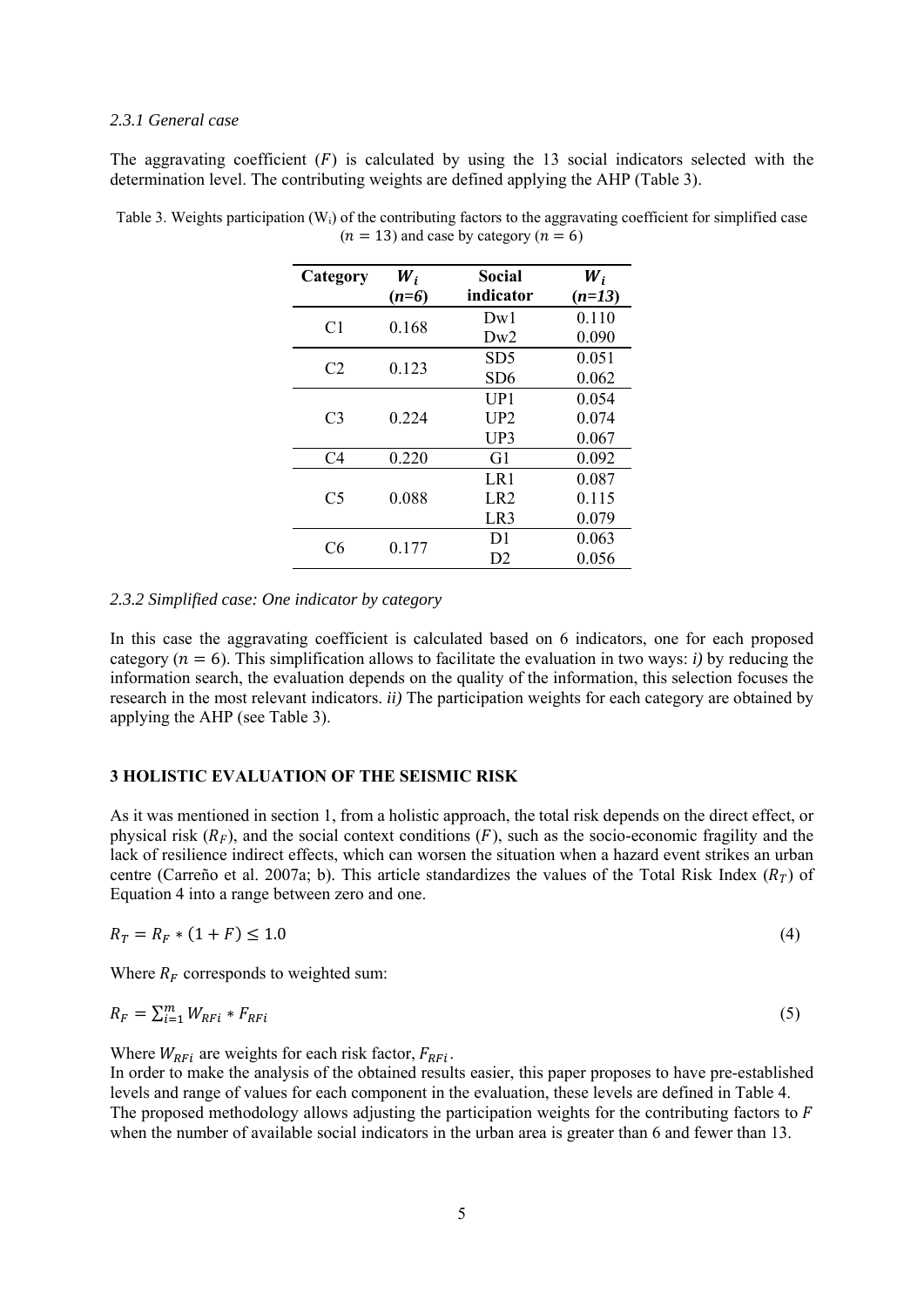| Level     | Range for $R_F$ and $R_T$ | Range for $F$ |
|-----------|---------------------------|---------------|
| Very low  | (0.00 a 0.02]             | [0.00 a 0.10] |
| Low       | (0.02 a 0.18]             | (0.10 a 0.30] |
| Moderate  | $(0.18 \text{ a } 0.50]$  | (0.30 a 0.60] |
| High      | (0.50 a 0.82]             | (0.60 a 0.80] |
| Very High | (0.82 a 1.00]             | (0.80 a 1.00] |

Table 4. Ranges for each level of seismic physical risk,  $R_F$ , Total seismic risk,  $R_T$ , and the aggravating  $coefficient, F$ 

# **4 HOLISTIC SEISMIC RISK EVALUATION IN MERIDA, VENEZUELA**

The city of Merida, Venezuela, is located in the Nord-Est Venezuela, in the central part of Venezuela Andes. It has a total population of less than 250 thousand inhabitants, and it is the capital of both the Merida's State, and the Libertador municipality. It is made up of 12 of the 15 parishes (in Spanish "Parroquias") of Libertador municipality. Merida is located within an area of high seismic activity (zone 4 and 5) according to the seismic classification of structural normative in Venezuela (COVENIN 2001). Below the city runs the major tectonic fault in the western Venezuela, the Boconó fault, which forms part of the South American Plate (Funvisis 2000).

This research considers the seismic hazard in terms of macroseismic intensity, according to the European Scale EMS-98 (Grünthal 1998), considering two scenarios defined by seismic intensities VIII and IX. In addition, the possible effects induced by liquefaction and landslides were evaluated through HAZUS-99 methodology by Castillo (2005). These local effects are indicated with an increment in intensity of 0.5 degrees in some areas of the city of Merida.

To present the numerical and cartographic results of seismic risk assessment in Merida the politicalterritorial division of parishes is used, because it helps to determine the effect of social context.

### *4.1 Physical risk*

To evaluate the physical risk index of each of the parishes of the city of Merida, damage of elements exposed to seismic hazard are estimated, such as: collapsed buildings area, damage to lifelines and human victims (dead, injured and people who become homeless).

### *4.1.1 Damage estimation in exposed elements*

Based on the classification of buildings (BTM, Building Typology Matrix) of Risk-UE Project (Milutinovic and Trendafiloski 2003), Castillo (2005) identifies the following seven predominant building typologies in the city of Merida, and their respective more plausible vulnerability indexes (between zero and one), indicated between brackets:

- Reinforced concrete frame buildings, with or without seismic design: RC3.1 (0.402), RC3.2 (0.522), RC5 (0.384), NENG\_RC (0.685).
- Adobe or earth houses, with timber or similar roofs and slabs, M2 (0.840).
- Classic steel structures, with horizontal and vertical elements, S1 (0.363).
- Type of buildings called "Rancho", extremely precarious houses built by their habitants with very low quality materials and without any design code, R (0.900).

As in previous studies (Castillo 2005; Laffaille 1996; Castillo et al. 2011), the metropolitan area of Merida is divided into sectors, considering the homogeneity (similarity among buildings), physical barriers (especially the two rivers close to the city) and accessibility (bridges and roads). Each sector is divided into several subsectors, such that most of the buildings in each subsector belong to the same class of physical vulnerability. This implies that there is no information about the specific location of each type of buildings. However, sectors and subsectors provide useful information on the distribution of the different structural typologies within them.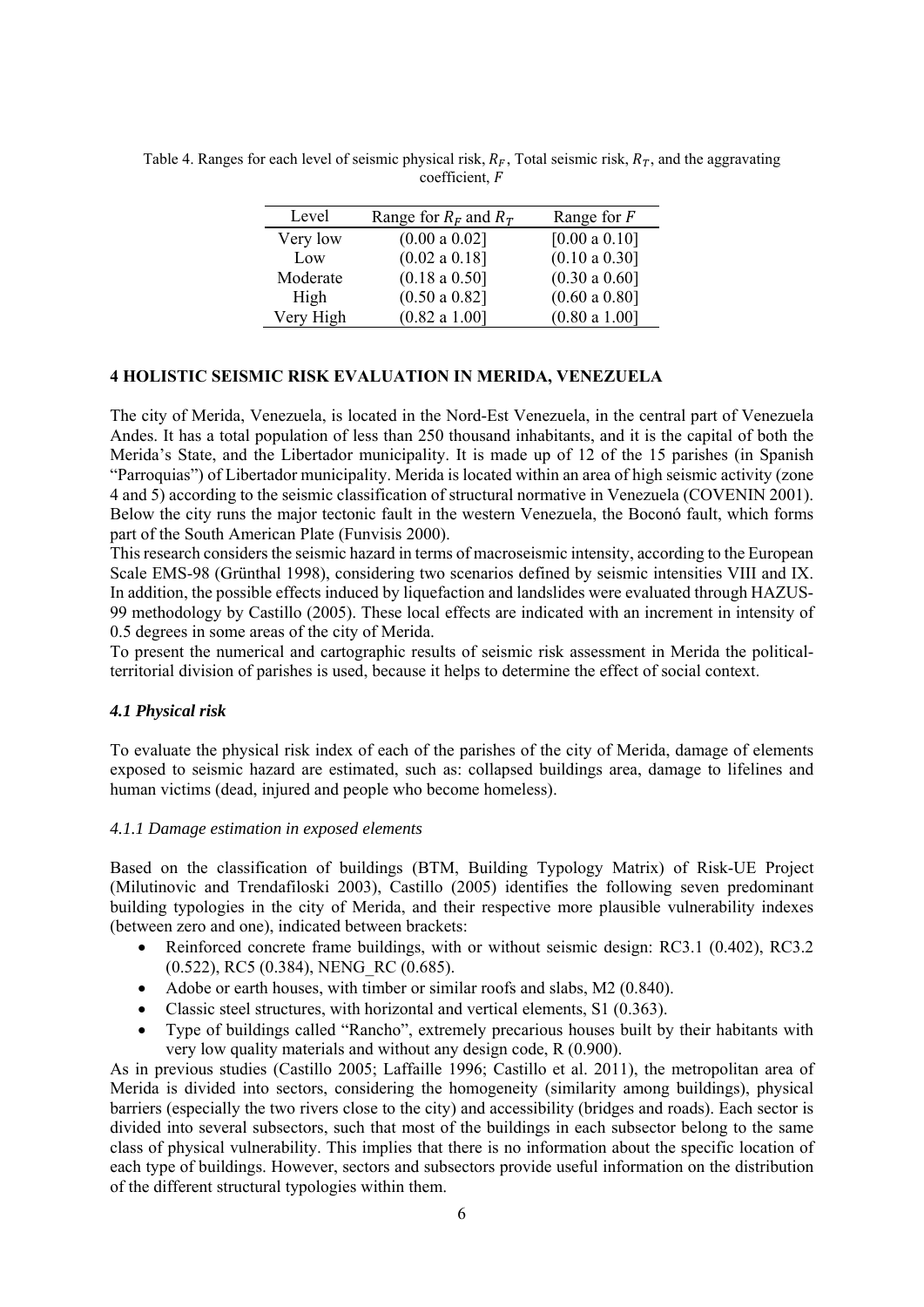In this research, the database of buildings used by Castillo (2005) (16,147 buildings) is completed, incorporating all existing buildings in a sector (Los Curos) of the parish Osuna Rodriguez, which had not been considered in the previous studies (Castillo 2005; Laffaille 1996). These new buildings are characterized with the classification matrix of buildings of the Risk-UE Project, adopted for the city of Merida in Castillo (2005). Therefore, the total number of buildings considered in Merida is 17,664 and the percentage distribution of typologies in the city is: 40.27% for NENG-RC, 33.03% for RC3.1, 15.20% for M2 and 9.86%, for RC3.2, while each of the R, S1 and RC5 typologies exhibit a percentage less than 1%.

Using the Vulnerability Index Method of the Risk-UE Project (Milutinovic and Trendafiloski 2003; Lantada 2007) the damage probability matrices are established for each representative typology of the city for macroseismic intensities VIII and IX-X, and considering five damage states plus a no-damage state according to the macroseismic scale EMS-98. Then, using the damage probability matrices, the potential destroyed area for each parish to seismic intensities VIII and IX are estimated (Jaramillo 2014). The potential damage in the system of potable water and the damage to the road system is evaluated based on the study of Astorga (2011). The physical risk for the drinking water system is estimated in terms of tears per kilometer in the different parishes for two seismic intensities VIII and IX (Jaramillo 2014). The average damage in the transportation system is established as a weighted average of damage, depending on the length road affected by each of the levels of ground motion (peak ground displacement, PGD) for a given seismic intensity. For this purpose, different systems of urban roads are categorized, based on HAZUS-99 (FEMA 1999).

The number of victims is calculated by using the model of Risk-UE Project (Coburn and Spence 1992; Vacareanu et al. 2004; Lantada et al. 2010).

# *4.1.2 Index of physic risk*

Once the physical risk of exposed elements in the parishes of Merida are estimated, they become contributing factors to physical seismic risk, applying the corresponding transformation functions. Subsequently, according to equation 5, for  $m = 6$  categories and their respective weights  $W_{RFi}$ , values of seismic physical risk index are obtained for each of the parishes of the city in two seismic scenarios (intensity VIII and IX) (Figure 2).

The values estimated for the physical damage (intensity IX) by parish for Merida correspond to: percentage of destroyed area ( $X_{RF1}$ ), dead people per thousand inhabitants (‰) ( $X_{RF2}$ ), injured people (‰) ( $X_{RF3}$ ), homeless (‰) ( $X_{RF4}$ ), potential damage in the system of potable water (tears per kilometer)  $(X_{RF5})$ , and damage for the road system (percentage affected of the road system) ( $X_{RF6}$ ). Table 5 shows the obtained values for the physical risk factors based on the damage estimations and the Physical risk index,  $R_F$ .

| Parish                 | $\boldsymbol{F}_{\boldsymbol{R}\boldsymbol{F}\boldsymbol{I}}$ | $F_{RF2}$ | $F_{RF3}$ | $F_{RF4}$ | $F_{RF5}$ | $F_{RF6}$ | $R_F$ |
|------------------------|---------------------------------------------------------------|-----------|-----------|-----------|-----------|-----------|-------|
| Antonio Spinetti Dini  | 0.88                                                          | 1.00      | 0.59      | 0.99      | 1.00      | 0.00      | 0.78  |
| Arias                  | 1.00                                                          | 0.99      | 0.76      | 0.89      | 1.00      | 0.00      | 0.83  |
| Caracciolo Parra Pérez | 0.32                                                          | 1.00      | 0.64      | 1.00      | 1.00      | 0.00      | 0.63  |
| Domingo Peña           | 1.00                                                          | 1.00      | 1.00      | 1.00      | 1.00      | 0.00      | 0.90  |
| El Llano               | 0.84                                                          | 1.00      | 0.99      | 1.00      | 1.00      | 0.00      | 0.85  |
| Juan Rodríguez Suárez  | 0.01                                                          | 0.07      | 0.01      | 0.26      | 1.00      | 0.00      | 0.15  |
| Lasso de la Vega       | 0.04                                                          | 0.01      | 0.003     | 0.03      | 1.00      | 0.00      | 0.12  |
| Mariano Picón Salas    | 0.02                                                          | 0.03      | 0.01      | 0.10      | 1.00      | 0.00      | 0.12  |
| Milla                  | 0.91                                                          | 1.00      | 1.00      | 1.00      | 1.00      | 0.00      | 0.87  |
| Osuna Rodríguez        | 0.97                                                          | 1.00      | 0.47      | 1.00      | 1.00      | 0.00      | 0.78  |
| Sagrario               | 1.00                                                          | 1.00      | 1.00      | 1.00      | 1.00      | 0.00      | 0.90  |

Table 5. Calculated factors of physical risk and Physical risk index (intensity IX)

Additionally, physical risk levels can be described by linguistic or numerical limits, which are delimited by vertical color stripes (both are described in table located at bottom of Figure 2).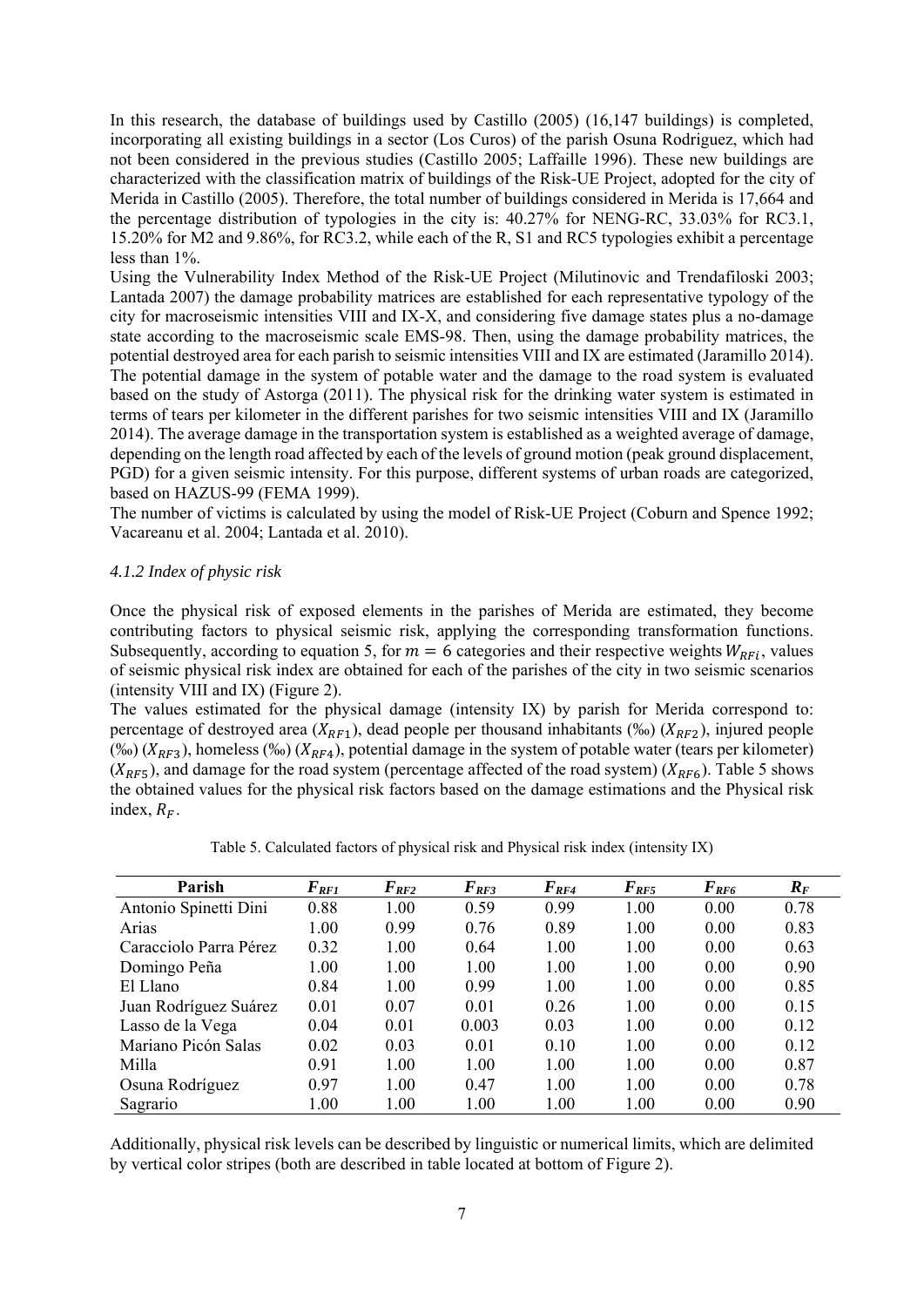

Figure 2. Seismic physical risk for intensities VIII,  $R_F$  (VIII), and IX,  $R_F$  (IX), for the parishes of the city of Merida, Venezuela. Bars in pink and grey color represent the physical seismic risk values for intensity VIII,  $R_F$ (VIII), and IX,  $R_F$ (IX) respectively.

### *4.2 Social Context*

In order to calculate 11 of the 13 prevailing social indicators proposed in the methodology described in this article, for the city of Merida, information from different urban observers was used. Such urban observers were: Statistics Institute of Venezuela (INE 2001); interviews with local experts in risk management (to establish the risk management index for 2010) and information from various local researchers (Rebotier 2006; INGEOMIN 2010; Ramírez and Saito 2011). Information from Firefighters Group of Merida (internal census), and CORPOANDES was also used (SIGRA 2008).

The methodology was adapted to the city of Merida establishing 11  $(n = 11)$  contributors to aggravation. Share weights are set using the AHP. Once the different prevailing social indicators of Merida are established, they become contributor factors of the aggravation generated by the social context, applying the corresponding transformation functions (section 2.2). Then, the numerical value of the aggravating coefficient  $(F)$  for each parish is obtained for the following two cases:

*Case 1:* adaptation of the general case of the proposed methodology, considering eleven factors contributing to the aggravation ( $n = 11$ ). Table 6 presents the calculated contributing factors based on the values of the prevailing social indicators with their participation weights, for the parishes.

*Case 2:* considering a factor for each of the six categories proposed ( $n = 6$ ), with the weights given in the proposed methodology (Table 3). In this case, the aggravating coefficient corresponds to the combination of the six factors  $F(Dw1)$ ,  $F(SD5)$ ,  $F(UP2)$ ,  $F(G1)$ ,  $F(LR1)$  and  $F(D1)$  (Table 1). In both cases, the numerical values of the aggravating coefficient for each of the parishes studied in the city of Merida, correspond to the average level of aggravation (range from 0.30 to 0.60) (Figure 3).

In Case 1 ( $n = 11$ ), the parish of Sagrario has the highest aggravating coefficient and Domingo Peña parish has the lowest. In Case 2 ( $n = 6$ ) the highest and lowest aggravating coefficient correspond to Antonio Spinetti Dini and Juan Rodriguez Suarez parishes, respectively.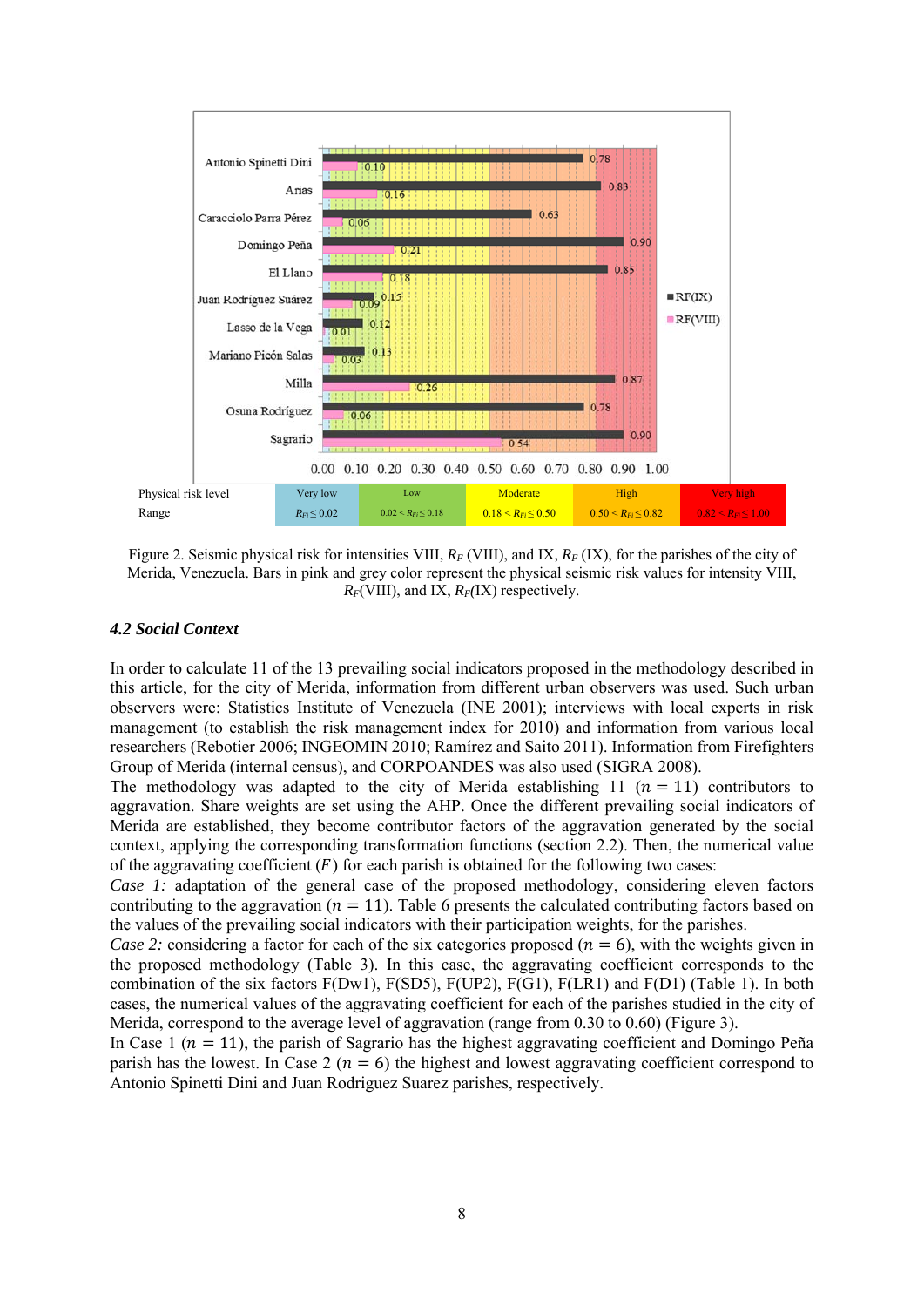| Parish                 | F(V1) | F(V2) | F(DSS) | F(DS6) | F(UP2) | F(UP3) | F(G1) | <b>F(LR1)</b> | F(LR3) | F(D1) | F(D2) |
|------------------------|-------|-------|--------|--------|--------|--------|-------|---------------|--------|-------|-------|
| Antonio Spinetti Dini  | 0.10  | 0.10  | 0.19   | 0.00   | 0.65   | 0.21   | 0.75  | 0.99          | 1.00   | 0.55  | 0.02  |
| Arias                  | 0.20  | 0.15  | 0.30   | 0.00   | 0.65   | 0.84   | 0.75  | 1.00          | 1.00   | 0.07  | 0.03  |
| Caracciolo Parra Pérez | 0.03  | 0.02  | 0.06   | 0.00   | 0.65   | 1.00   | 0.75  | 1.00          | 0.31   | 0.04  | 0.65  |
| Domingo Peña           | 0.07  | 0.00  | 0.09   | 0.00   | 0.65   | 0.39   | 0.75  | 0.00          | 0.95   | 0.55  | 0.00  |
| El Llano               | 0.01  | 0.00  | 0.02   | 0.00   | 0.65   | 1.00   | 0.75  | 0.30          | 0.95   | 0.22  | 0.00  |
| Juan Rodríguez Suárez  | 0.02  | 0.002 | 0.02   | 0.00   | 0.35   | 0.89   | 0.75  | 1.00          | 0.96   | 0.02  | 0.00  |
| Lasso de la Vega       | 0.12  | 0.03  | 0.14   | 0.00   | 0.65   | 1.00   | 0.75  | 1.00          | 0.31   | 0.02  | 0.13  |
| Mariano Picón Salas    | 0.01  | 0.05  | 0.05   | 0.00   | 0.50   | 0.76   | 0.75  | 0.96          | 0.31   | 0.71  | 0.00  |
| Milla                  | 0.10  | 0.09  | 0.21   | 0.00   | 0.65   | 0.93   | 0.75  | 1.00          | 1.00   | 0.29  | 0.00  |
| Osuna Rodríguez        | 0.16  | 0.003 | 0.13   | 0.00   | 0.78   | 1.00   | 0.75  | 0.62          | 0.31   | 0.07  | 0.03  |
| Sagrario               | 0.03  | 0.00  | 0.02   | 0.00   | 0.78   | 1.00   | 0.75  | 1.00          | 0.95   | 0.55  | 0.00  |
| $W_i$                  | 0.122 | 0.106 | 0.054  | 0.065  | 0.110  | 0.109  | 0.135 | 0.084         | 0.074  | 0.093 | 0.048 |

Table 6. Contributing factors, with their participation weights (*Wi*), calculated for the parishes of Merida



Figure 3. Aggravating coefficient (*F*) by parish of the city of Merida, Venezuela: for the adaptation of the general case (case 1) for proposed methodology with 11 indicators, and for the simplified case (case 2)

### *4.1.5 Total seismic risk*

The total seismic risk obtained with Equation 4, in each of the parishes of the city, for VIII and IX seismic intensity scenarios is shown in Figures 4 and 5 respectively. The values of total seismic risk are greater than physical seismic risk values, due to the average level of aggravation, which is generated by the social context of each of the parishes of the city.

The total seismic risk level is a level greater than the physical seismic risk level for the scenario of intensity VIII (Moderate level regarding to Low level.) in El Llano and Arias parishes (see arrows in Figure 4). Other parishes have a total seismic risk level similar to the level of physical seismic risk. For intensity IX parishes which increase one risk level relative to seismic physical seismic risk, from Moderate to High level, are: Antonio Spinetti Dini, Caracciolo Parra Perez, Osuna Rodríguez, and from Low to Moderate level: Juan Rodriguez Suarez and Mariano Picon Salas parishes; while the Very High level of risk remains unaltered in the parish Sagrario (see arrows in Figure 5).

The level of total seismic risk for the scenario of intensity IX is much greater than for the scenario of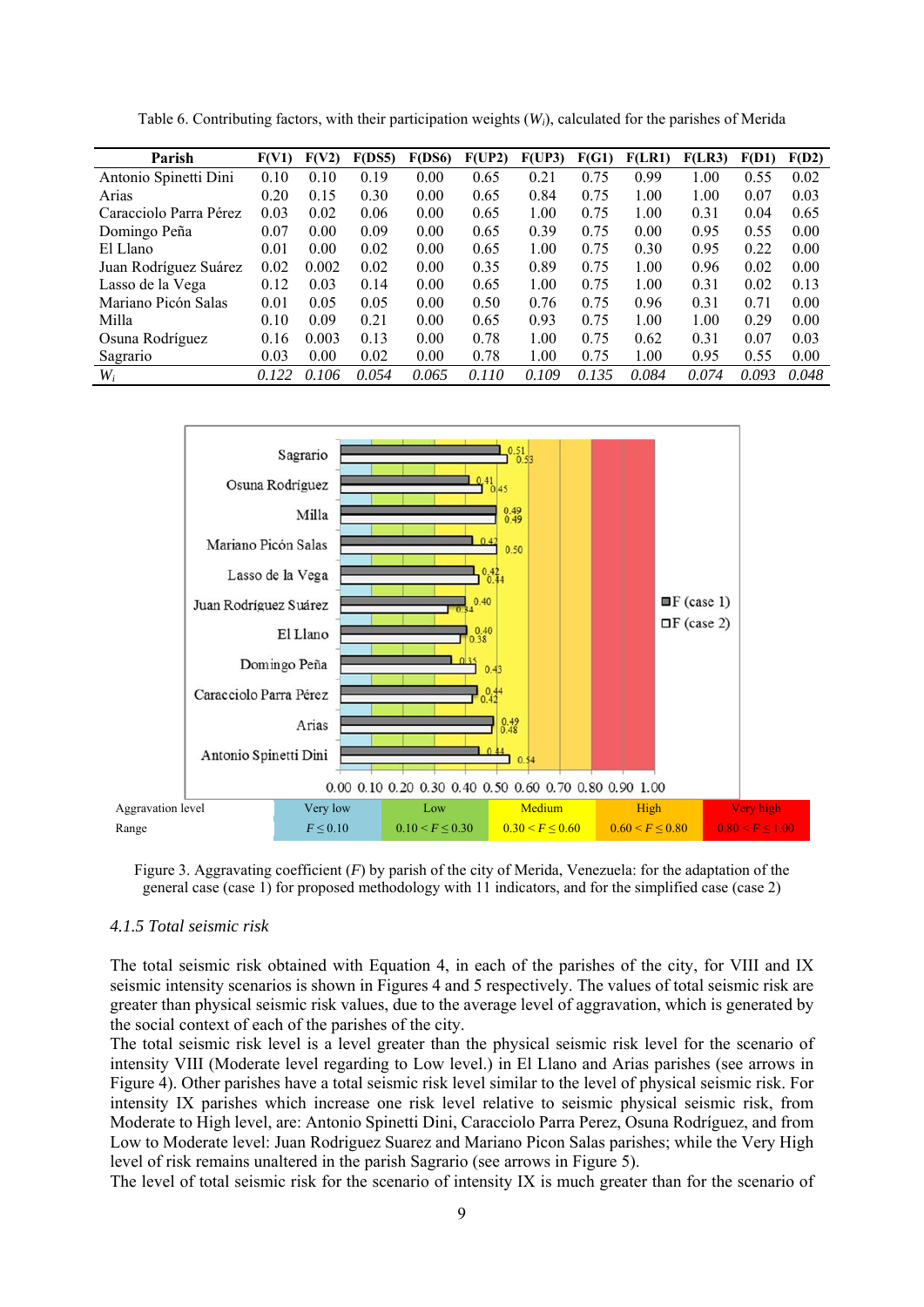intensity VIII. The total seismic risk increases at least two levels in almost all parishes except Mariano Picon, Lasso de la Vega and Juan Rodriguez Suárez, because the predominant building types in these parishes are less vulnerable to seismic hazard. It should be noted that parishes Antonio Spinetti Dini, Caracciolo Parra and Rodriguez Osuna increase their level of total seismic risk from Low to Very High. The parishes of Arias, Domingo Peña, El Llano and Milla move from Moderate to Very High level. Parishes less affected by the aggravation coefficient (up only one level) are: Juan Rodriguez Suarez and Mariano Picon Salas.



Figure 4. Total seismic risk  $(R_T)$  to intensity VIII by parish of the city of Merida, Venezuela



Figure 5. Total seismic risk  $(R_T)$  to intensity IX by parish of the city of Merida, Venezuela

### **5 CONCLUSIONS**

The social context can aggravate the physical seismic risk; therefore, it is desirable to establish a methodology to evaluate it. Once this estimation is done, it is possible to implement actions to improve the social context, in order not to aggravate the situation that could be generated by an earthquake that interacts with the vulnerability of any urban area.

It is expected that necessary social indicators will be easier to obtain because they have been selected from the indicators used by urban observatories of United Nations and other social researchers; such as indicators of the Habitat Agenda (1996), Istanbul+5 (2001), Millennium Development Goals (MDGs, 2008) and Carreño et al. (2007a). A total of 20 indicators were defined to describe the social context in urban areas. These indicators were classified according to social item they describe, in the following six categories: Dwelling (C1), Social development and Poverty eradication (C2), Urban planning (C3), Governance (C4), Lack of resilience (C5) and Demography (C6).

Applying the determination level analysis thirteen prevailing social indicators are selected: Sufficient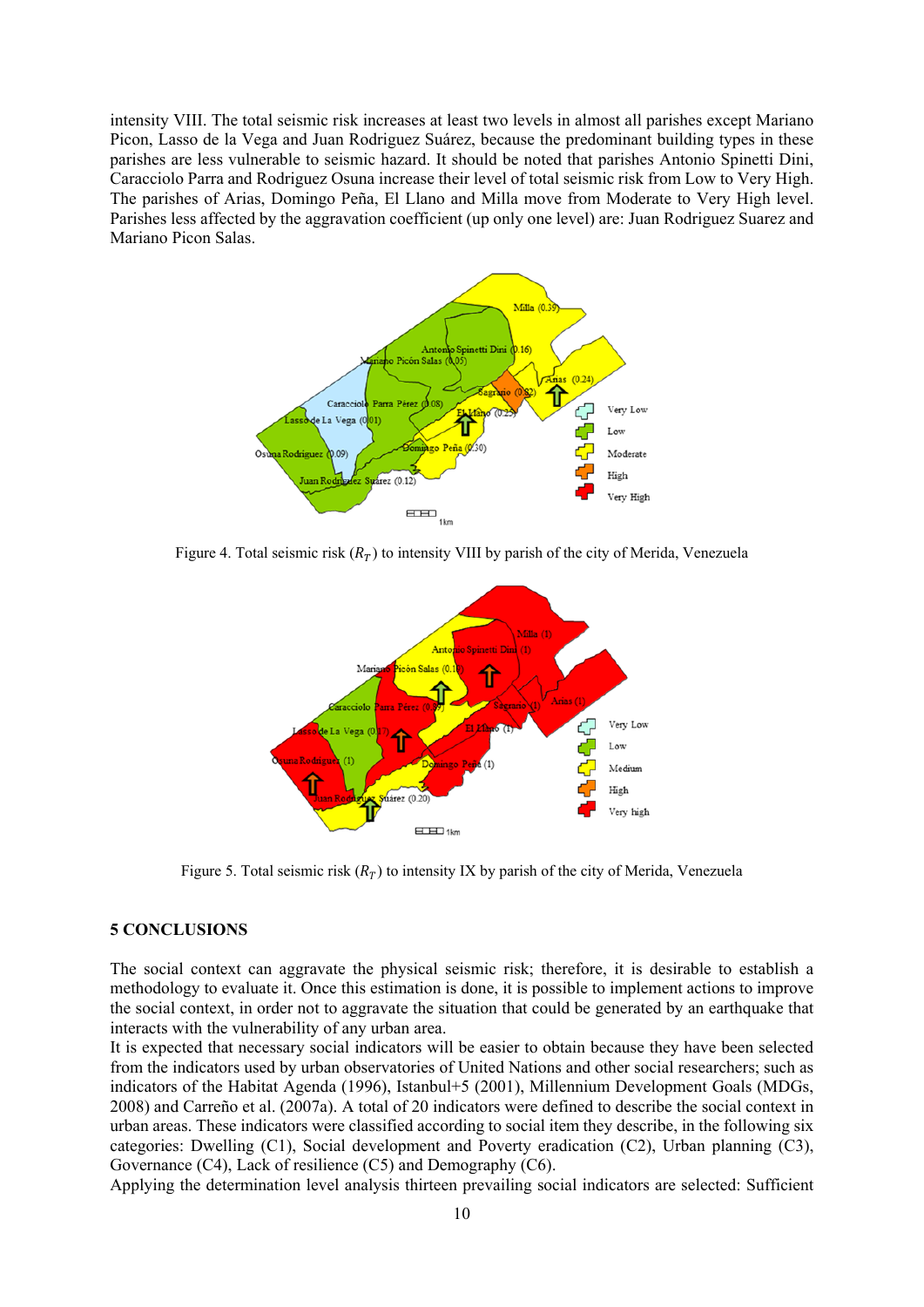living area (Dw1); State of dwelling (Dw2); Poor households (SD5); Literacy Rate (SD6); Growth of informal settlements (UP1); Level urban planning (UP2); Dwellings built in location subject to risk (UP3); Disaster risk management index (G1); Hospital beds (LR1); Human resources in health (LR2); Relief personnel (LR3); Population density (D1); Urban population growth (D2).

In the event that not all information is available for the 13 indicators, the methodology may be simplified by using one social indicator per category. These indicators should be selected based on the determination level analysis as follows: Sufficient living area for C1 category, Poor households (C2), Growth of informal settlements (C3), Disaster risk management index (C4), Hospital beds (C5) and Population density (C6).

In summary, the resolution level for the application of this methodology depends on the available information in the urban area. Therefore, the aggravation coefficient  $F$  can be established by: a) General case with the 13 prevailing social indicators ( $n = 13$ ) or b) Simplified case by only six predominant indicators ( $n = 6$ ), one for each category and higher level of determination. Obviously, according to available information of the case of study the number of indicators could be between 6 and 13.

The proposed standard methodology for estimating the coefficient of aggravation  $(F)$  in urban areas has been applied to the city of Merida in Venezuela. The methodology was adapted to the available information for the city and applied by using both 11 and 6 indicators. Therefore, the proposed methodology to measure the social context is easy to adapt to study of different urban areas.

The results for Merida had on average a higher contribution to the aggravating factor  $(F)$  from hospital beds, disaster risk management index and level of urban planning. The physical seismic risk in Merida was low and high for the scenarios of intensity of VIII and IX, respectively. The level of aggravation coefficient is a moderate level. Finally, the average value of total seismic risk  $(R_T)$  is moderate and very high in the city of Merida for scenarios of intensities VIII and IX, respectively.

#### **6. ACKNOWLEDGMENTS**

The authors also express their gratitude for the support of the Ministry of Economy, Industry and Competivity of Spain ''Evaluación de la Vulnerabilidad y el Riesgo de Zonas Urbanas Expuestas a Amenazas Naturales y Antrópicas-EZUANA'' (BIA2016-78544-R).

#### **7. REFERENCES**

Astorga AL (2011). Resiliencia sísmica del sistema de acueducto para la ciudad de Merida. Merida: Centro interamericano de desarrollo e investigación ambiental y territorial. ULA.

Cardona OD (2001). Estimación holística del riesgo sísmico utilizando sistemas dinámicos complejos. *Doctoral Thesis*, Universidad Politécnica de Cataluña, Barcelona, Spain.

Carreño ML (2006). Técnicas innovadoras para la evaluación del riesgo sísmico y su gestión en centros urbanos: Acciones ex ante y ex post. *Doctoral Thesis*, Universidad Politécnica de Cataluña, Barcelona, Spain.

Carreño ML, Barbat AH, Cardona OD (2014). Numerical method for the holistic evaluation of the seismic risk based on the fuzzy sets theory. *Revista internacional de métodos numéricos para calculo y diseño en ingeniería* 30(1): 25-34.

Carreño ML, Cardona OD, Barbat AH (2012). New methodology for urban seismic risk assessment from a holistic perspective. *Bulletin of earthquake engineering*, 10(2): 547-565. Springer Netherlands.

Carreño ML, Cardona OD, Barbat AH (2007a). Urban seismic risk evaluation: a holistic approach. *Natural Hazards*, 40(1):137–172.

Carreño ML, Cardona OD, Barbat AH (2007b). A disaster risk management performance index. *Natural Hazards*, 41(1): 1-20.

Castillo A, López-Almansa L, Pujades LG (2011). Seismic risk analysis of urban non-engineered buildings: application to an informal settlement in Merida, Venezuela. *Natural Hazards, 59*:891–916.

Castillo A (2005). Seismic risk scenarios for buildings in Merida, Venezuela. Detailed vulnerability assessment for non-engineered housing. *Doctoral Thesis*, Universidad Politécnica de Cataluña, Barcelona.